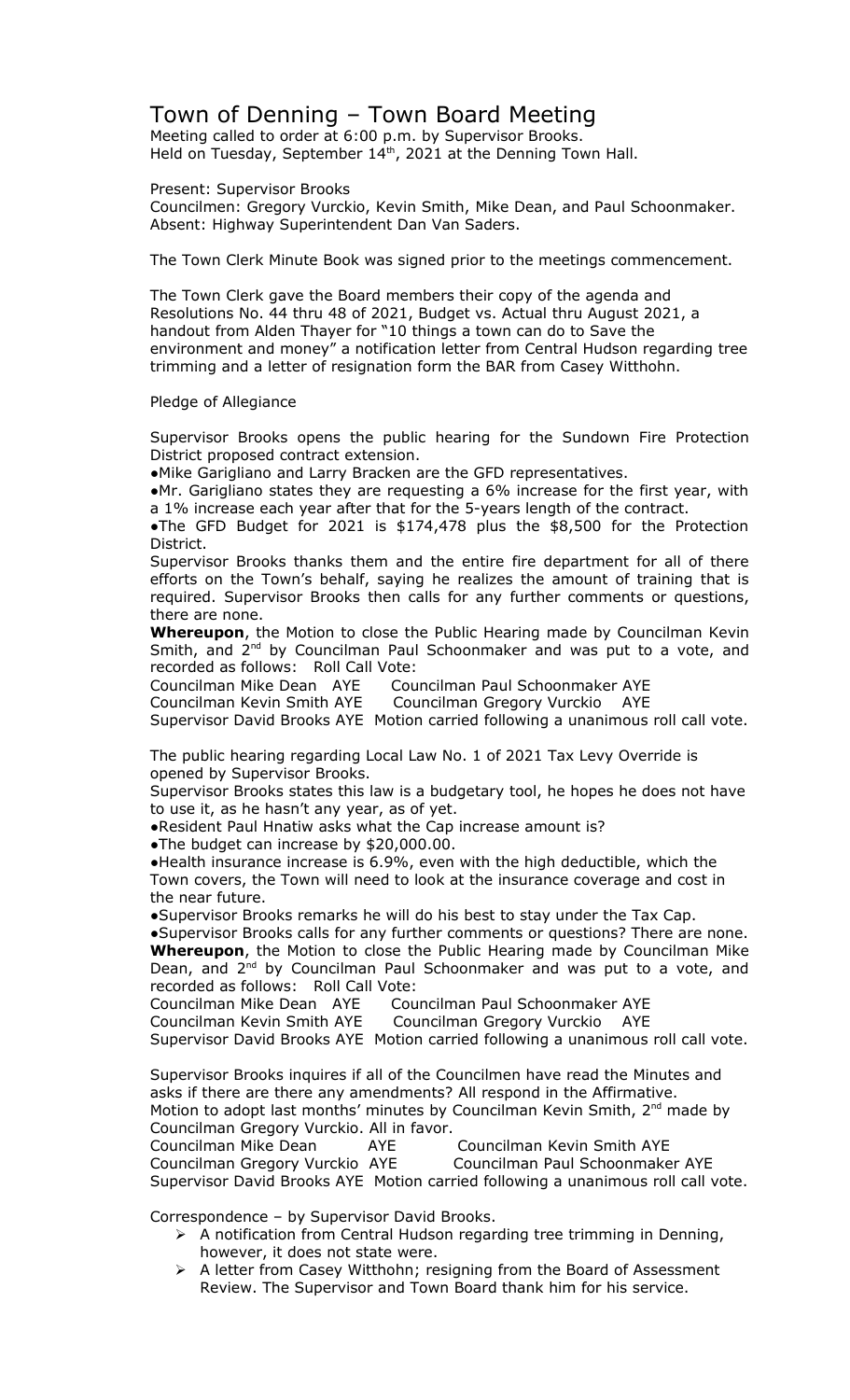- $\triangleright$  A handout from Alden Thayer, which is reviewed by both the Supervisor and Town Board.
- $\triangleright$  Supervisor Brooks states the Town has already completed many of these suggestions; street lights have been changed to LED, energy audits have been performed at both the town hall and highway department.
- > Interior lighting has been updated and changed at both Town locations.
- $\triangleright$  The heating system at the garage has been updated and more energy efficient, the town hall will be next.
- $\triangleright$  Insulation has been done at both locations as well.
- > The fuse box at town hall cannot handle an electric vehicle charging station and the last time he had checked the Town taxpayers would have to pay the cost for the charges.
- $\triangleright$  Commercial solar is forbidden in our zoning.
- $\triangleright$  He comments that if a resident wishes to receive their electric from a
- solar firm, they simply need to check the box on their Central Hudson bill.

Highway Report: by Supervisor Brooks.

- Paved from Erts Road to Bischoff, from Red Hill intersections to Scofield, shimmed between Town Hall and Red Hill.
- **Paved Schultz Road.**
- **Completed repairs on road shoulders above Blue Hole.**
- Patched New Road Hill, Brooks Hill, and a section of Peekamoose.
- Met with adjuster on roller, waiting for resolution.
- Filed CHIPS for Peekamoose Road, a total of \$127,298.91.
- Spring repaired on 2002, currently at Truck Pro for front brake seals.
- Superintendent's pick-up transmission oil pan replaced by Buddenhagan's, under warranty.
- Councilman Mike Dean informs the Board that Erts Road was paved too.
- Tee shirt order has arrived and was distributed to highway employees.
- Thank you to the Town of Neversink Town Board, Hwy. Super. Kelly and the Neversink highway crew for all of their aid, in paving this year.

Planning Board Report - by Liaison Councilman Kevin Smith

- Lot line adjustment between the YMCA and Sue and Irwin Cook, they have purchased more property from Frost Valley.
- Supervisor Brooks asks about the Kobayashi Project?
- Councilman Smith replies, they have not appeared.

Highway Pre-Pay Vouchers presented by Hwy. Super. Van Saders. (See Warrant #9 Pre-Pay, vouchers #29-31) MVP Healthcare, Inc. DA9060.8 \$6,832.97. Trust & Agency Acct. A9030.8 \$805.11, \$880.71.

Highway Vouchers presented by Hwy. Super. Van Saders. (See Warrant #9, vouchers #129-144) Arkel Motors Inc. DA5130.4 \$ 145.01. Bottini Fuel Corp. DA5110.4 \$2,227.43. Buddenhagen's Ford Inc. #131 withdrawn. Callanan Industries, Inc. DA5112.4 \$50,326.65. Decker & Samuels DA5140.4 \$976.00. Fleetpride DA5130.4 \$1,138.21. Health Care Reimbursement Acct. DA9060.8 \$2,500.00. Home Depot Cred. DA5130.4 \$120.44. HO Penn Machinery Co. DA5130.4 \$689.54. Johnsons & Johnsons Tee's DA5110.4 \$862.00. Kimball Midwest DA5130.4 \$340.35. Mombaccus Excavating Inc. DA5110.4 \$790.14. Monticello Black Top Corp. DA5112.2 \$24,176.88. Town of Neversink DA5110.4 \$3,610.14. Prestige Towing & Recovery DA510.4 \$400.00. Tractor Supply DA5130.4 \$15.99.

General Pre-Pay Vouchers presented by Supervisor Brooks. (See Warrant #9PP, vouchers #6-68) Central Hudson A1620.4 \$150.63, A5132.4 \$252.44. MVP Health Care DA9060.8 \$7,692.20. TWC A1620.4 \$187.80, A5132.4 \$143.12.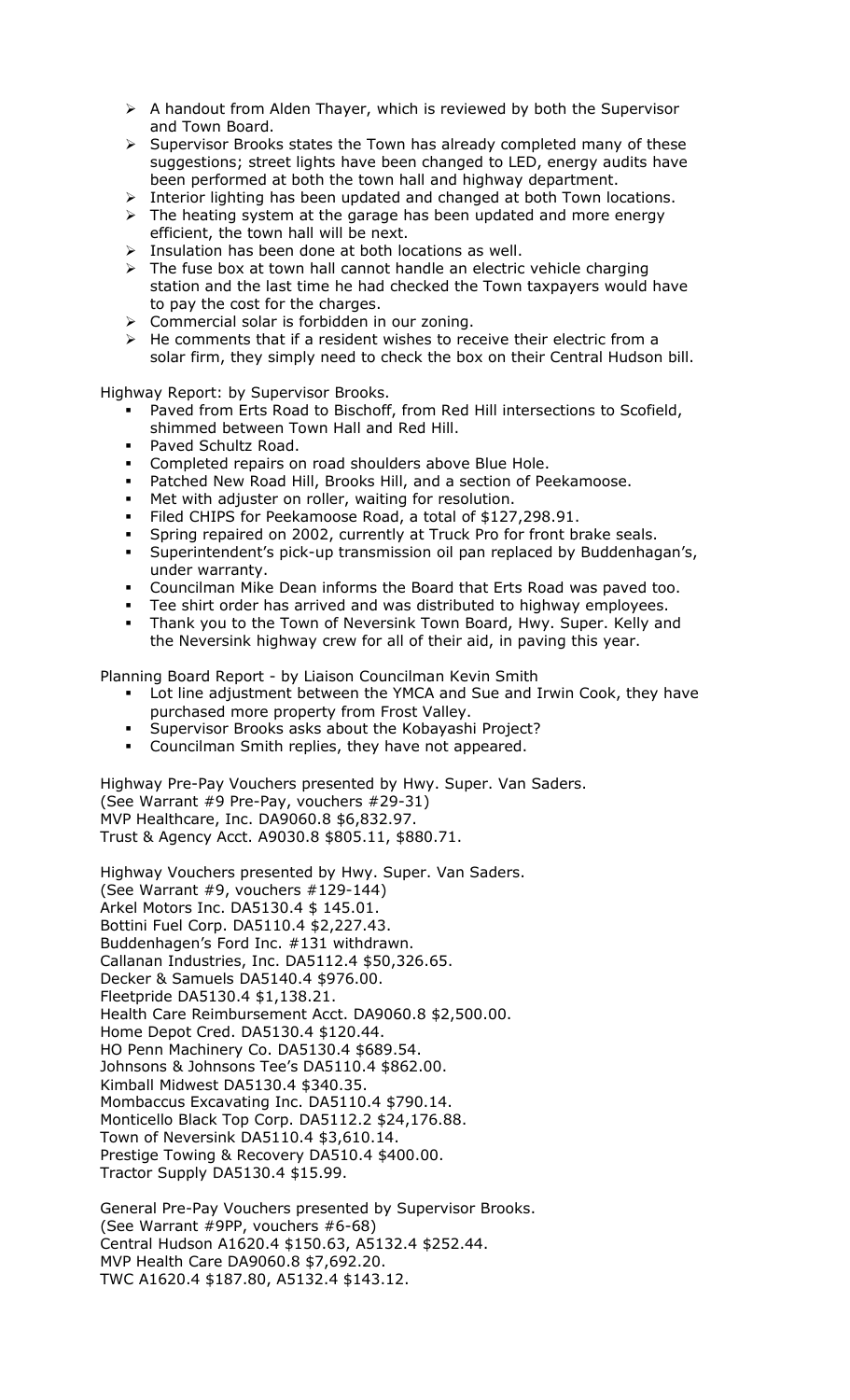Trust & Agency Acct. DA9030.8 \$263.23, \$722.68.

General Vouchers, presented by Supervisor Brooks. (See Warrant #9, vouchers 102-115) Central Hudson A5182.4 \$122.37, A8160.4 \$ 32.77. ES11, LLC. A1460.4 \$1,575.00. Jonathan Follender A9060.8 \$ 311.80, \$828.00, \$311.80. Grahamsville First Aid Squad A4540.4 \$2,405.75. Health Care Reimbursement Acct. A9060.8 \$2,500.00. MVP A9060.8 \$ 27.50. Joy Monforte A1410.4 \$56.45. Mark Moore A5132.4 \$600.00. Office of the NYS Comptroller A690 \$725.00, \$ 210.00. Nancy Parrow A1410.1 \$370.00. Quill.Com A5132.4 \$59.47, A1620.4 \$11.5, \$69.99. TWC A5132.4 \$143.12. Sullivan Overhead Doors A5132.4 \$346.00. UCRRA A8160.4 \$2,672.49.

Capital Vouchers, presented by Supervisor Brooks. (See Warrant #9, None)

Supervisor Brooks inquires if the Councilman are satisfied with the audit of the vouchers? The Councilmen respond in the affirmative.

## Resolution No. 44 of 2021

**WHEREAS** New York State General Municipal Law Sections 103 and 104-4 permit the pre-audit function of vouchers, as a form of internal controls in the checking of claims and supporting documentation. And

**WHEREAS** the Sections 118 and 119 of New York State Municipal Law also authorize the auditing authority to approve of Said vouchers. AND

**WHEREAS** the Office of the New York State Comptroller Division of Local Governments and Accountability: Budgets and Finances also approves of this method.

**NOW THEREFORE BE IT RESOLVED** that the Town of Denning Town Board **HEREBY** approves of and authorizes payment of the following Warrants:

Highway Fund Warrant No. 9 Prep Pay Vouchers, no. 29-31.

Highway Vouchers Warrant No. 9, Vouchers, no. 129-144.

General Fund Pre-Pay Warrant No.9 Vouchers, no. 63-68.

General Fund Warrant No.9 Vouchers, No. 116-134.

Capital Fund Sewage Disposal Vouchers Warrant No. 9. None. **Whereupon**, the Resolution was put to a vote, and recorded as follows: Motion to adopt and approve by Councilman Gregory Vurckio, 2<sup>nd</sup> by Councilman Mike Dean. Roll Call Vote: Councilman Mike Dean AYE Councilman Paul Schoonmaker AYE Councilman Kevin Smith AYE Councilman Gregory Vurckio AYE Supervisor David Brooks AYE Motion carried following a unanimous roll call vote.

Resolution No. 45 of 2021

**WHEREAS**, the Grahamsville Fire District has furnished fire protection for the Town of Denning Sundown Fire Protection District for many years, and

**WHEREAS**, a public hearing was held on Tuesday, September 14<sup>th</sup>, 2021 in the Denning Town Hall and where any and all interested person(s) were heard either for or against. And

**WHEREAS,** the Town of Denning desires to continue its contract with the Grahamsville Fire District for fire protection for an additional term of five (5) years. And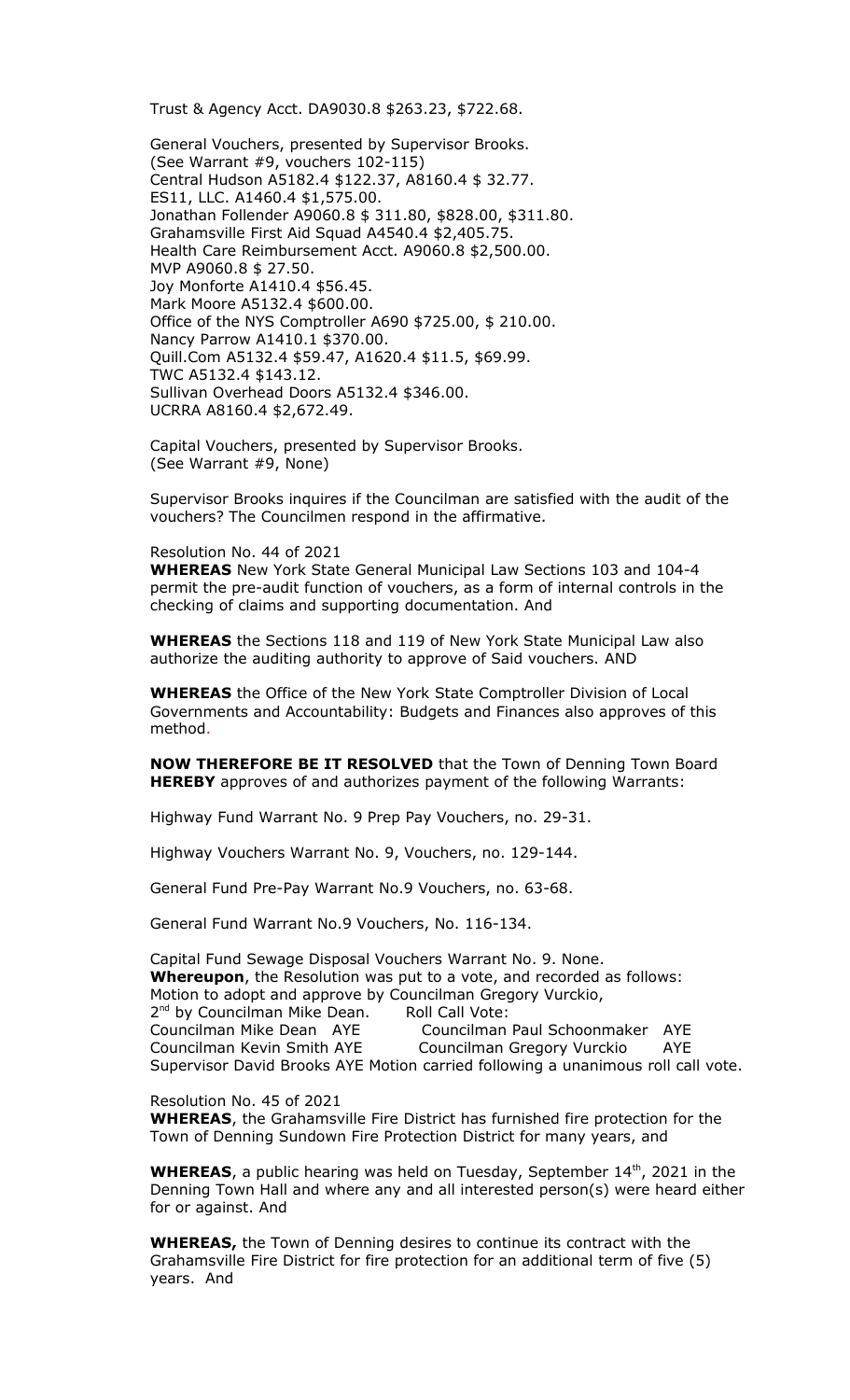**WHEREAS,** New York State Town Law § 9-1 §§170,171 and §174 [7] authorizes the Denning Town Board to enter into SAID contract. And

**NOW THEREFORE BE IT RESOLVED** that the Town of Denning Town Board **HEREBY** authorizes the Town Supervisor to execute an agreement on behalf of the Town of Denning for the provision of fire protection services to the Town of Denning Sundown Fire Protection District on the terms and conditions described in the agreement.

**Whereupon**, the Resolution was put to a vote, and recorded as follows: Motion to adopt and approve by Councilman Mike Dean, 2<sup>nd</sup> by Councilman Kevin Smith. Roll Call Vote: Councilman Mike Dean AYE Councilman Paul Schoonmaker AYE Councilman Kevin Smith AYE Councilman Gregory Vurckio AYE Supervisor David Brooks AYE Motion carried following a unanimous roll call vote.

Resolution No. 46 of 2021 **WHEREAS** General Municipal Law 3c allows an override to the tax levy limit, and

**WHEREAS**, the Town of Denning Town Board has intentions of fulfilling its financial obligations, and

**WHEREAS** the Tax Override Law is a budgetary tool authorized and mandated for use by New York State, And

**WHEREAS** a PUBLIC HEARING was held on Tuesday, September 14<sup>th</sup>, 2021 regarding Local Law No. 1 of 2021, and

**WHEREAS** any and all interested person(s) were heard,

**NOW THEREFORE BE IT RESOLVED** the Town of Denning Town Board **HEREBY** adopts Local Law No. 1 of 2021 titled: Tax Levy Limit Override, which is to take effect immediately upon filing with the New York State Secretary of State. And

**FURTHER BE IT RESOLVED** that if SAID Tax Cap Override is not needed then Local Law No. 1 of 2021 will be **RESCINDED**, by resolution as required by New York State law.

**Whereupon**, the Resolution was put to a vote, and recorded as follows: Motion to adopt and approve by Councilman Paul Schoonmaker, 2<sup>nd</sup> by Councilman Gregory Vurckio. Roll Call Vote:

Councilman Mike Dean AYE Councilman Paul Schoonmaker AYE Councilman Kevin Smith AYE Councilman Gregory Vurckio AYE Supervisor David Brooks AYE Motion carried following a unanimous roll call vote.

Resolution No. 47 of 2021

**WHEREAS** New York State Law §141 and Highway Law 285-a authorizes the Town Board by resolution to transfer surplus monies, contingent appropriations and unexpended fund balances.

**And WHEREAS** the Town of Denning is in need of a budgetary transfers for the 2021 Budget.

**NOW, THEREFORE, BE IT RESOLVED** that the Town of Denning Town Board authorizes the Supervisor to do the following transfers in the Highway Fund: increase DA5130.2 Machinery Equipment Contractual Expense in the amount of \$17,000.00 and

increase DA5140.4 Brush and Weeds Contractual Expense in the amount of \$1,000.00

And to decrease DA599 Highway Fund Balance in the amount \$18,000.00.

Supervisor Brooks informs those present that \$17,000.00 is for the new trailer and \$1,000.00 was the cost of new chainsaws, leaf blowers and generator electrical hookup for the highway department.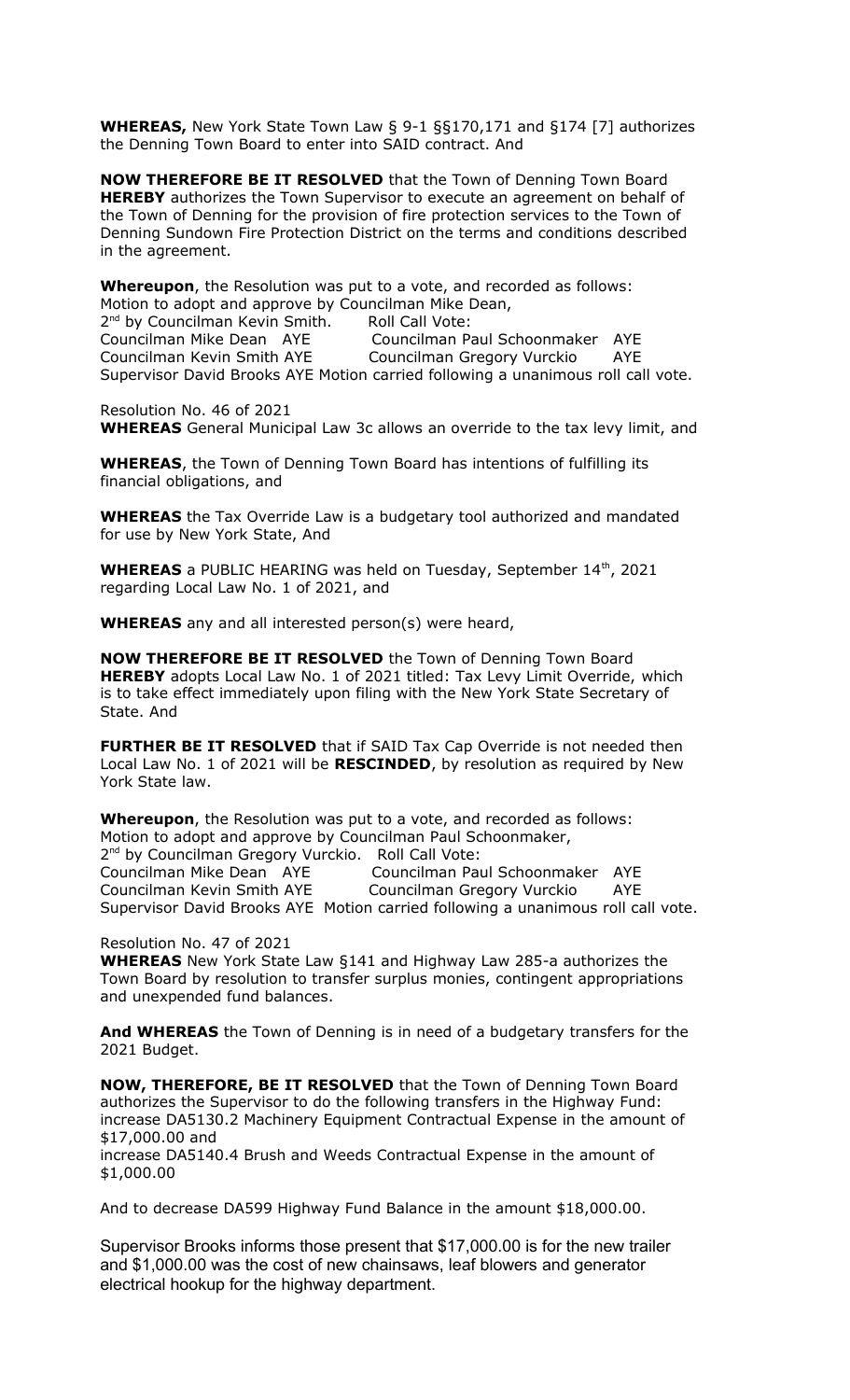**Whereupon**, the Resolution was put to a vote, and recorded as follows: Motion to adopt and approve by Councilman Mike Dean,

2<sup>nd</sup> by Councilman Kevin Smith. Roll Call Vote: Councilman Mike Dean AYE Councilman Paul Schoonmaker AYE Councilman Kevin Smith AYE Councilman Gregory Vurckio AYE Supervisor David Brooks AYE Motion carried following a unanimous roll call vote.

Resolution No. 48 of 2021

**WHEREAS** New York State Law §113 authorizes the Town Board by resolution to transfer surplus monies, contingent appropriations and unexpended fund balances.

**And WHEREAS** the Town of Denning is in need of a budgetary transfers for the 2021 Budget.

**NOW, THEREFORE, BE IT RESOLVED** that the Town of Denning Town Board authorizes the Supervisor to do the following transfers in the General Fund, and to increase: A1460.2 Record Management, Equipment in the amount of \$1,570.00 and to increase A1460.4 Records Management Contractual Expense in the amount of \$6,000.00, and to increase A5132.2 Highway Garage, Equipment and Capital Outlay in the amount of \$6,310.00 and

To decrease General Fund Balance in the amount of \$13,880.00. Supervisor Brooks states the cost of new computers for both the Clerk's Office and Hwy. Super. Van Saders office, the new IT Tech and new website company. **Whereupon**, the Resolution was put to a vote, and recorded as follows: Motion to adopt and approve by Councilman Gregory Vurckio, 2<sup>nd</sup> by Councilman Paul Schoonmaker. Roll Call Vote: Councilman Mike Dean AYE Councilman Paul Schoonmaker AYE Councilman Kevin Smith AYE Councilman Gregory Vurckio AYE

Supervisor David Brooks AYE Motion carried following a unanimous roll call vote.

Supervisor Brooks opens a brief discussion on the 2022 Budget Workshop. ◊Following Said discussion, the Workshop will be held immediately following the Town Board meeting of Oct.  $12<sup>th</sup>$ , 2021.

## Supervisor Comments:

◊Supervisor Brooks informs those present, that he had a meeting with Sen. Martucci, Assemblyman Miller, Town of Neversink Supervisor Chris Matthews, the Sullivan County DPW Commissioner and Sullivan County Legislator Brooks regarding the problems with Sundown Road, the Sundown Bridge and the lack of broadband.

◊The price tag to fix the 16 spots on Sundown Road, on the Sullivan side, which is in need of shoring up, is \$6 million.

◊Ulster County is going out for bid for both the temporary and the replacement of the current, Sundown Bridge, over the winter. The bridge abutment's need to be enlarged.

◊Sullivan County is doing somethings with broadband, placing antennas on current towers, however, he says it won't fly in Ulster because it gives off EMF. ◊He will keep at it.

◊Supervisor Brooks open a a discussion on the Blue Hole.

◊Resident Paul Hnatiw remarks the \$10 fee has stopped some of the riff raff. However, he had called the NYSP on a dozen or so small cars that drove thru Peekamoose at a very high rate of speed. He has offered to sign a complaint. ◊Supervisor Brooks states that next time to call him and he will call the Troopers and UC Sheriff. He asks that people get a plate number or photo of a plate. ◊Brief discussion on bears, including two young ones, Yogi and Boo Boo, wreaking havoc.

◊Discussion on the last day of permits use for the Blue hole and the beginning date of next year.

Supervisor Brooks calls for Councilmen Comments:

- Councilman Vurckio feels the Blue Hole is much improved from last year. Councilman Vurckio informs the Board that the CWT has a new secretary,
- she is the Park & Rec Director for the Town of Neversink, it was felt and agreed upon that with Ric Coombe as Chair, having a secretary from his